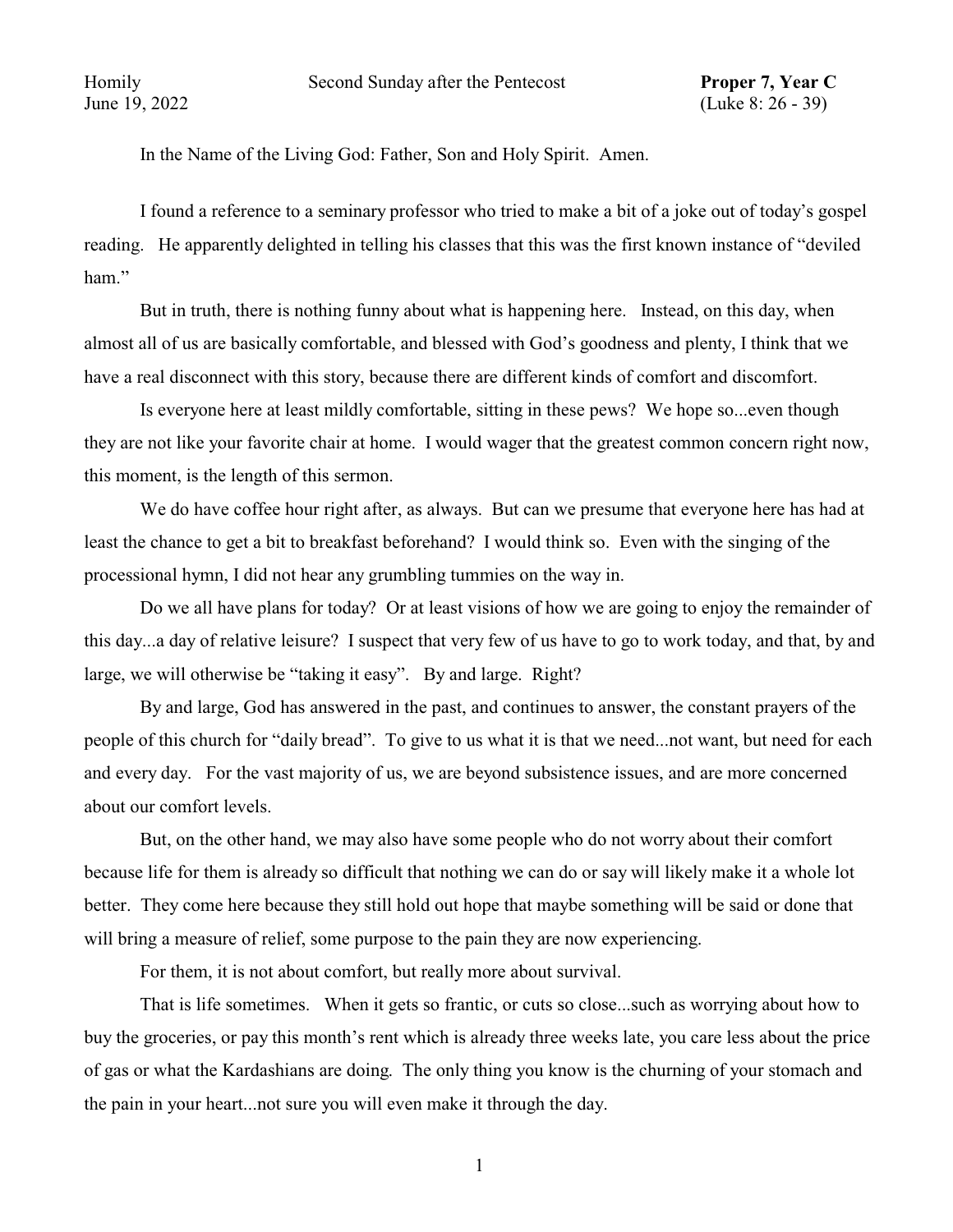So, you come hoping you will hear a word...just a word....of hope. Something that will keep you going, something that will make sense of the chaos. What you want more than anything else in all the world is help. Pure and simple, that is your only goal: help.

Frankly, almost all of us are generally calm and comfortable and might not relate to this story, but for those others...those whose lives have been extremely difficult as of late...they know what I mean. Looking for answers, relief from life's daily, throbbing difficulty. And perhaps they have come here, thinking that maybe, just maybe, Jesus is the One who can give it to them... can offer them peace, real peace, even when life is nothing but chaos.

Well, if it does nothing else, our gospel story this morning shows us where Jesus operates and what Jesus does best. It illustrates very clearly that he plunges into the chaos of life and brings to it a sense of calmness and peace.

Just prior to this, he has just come from an incident on the sea where he had calmed the storm...and, after this, he will heal a woman of her long-standing hemorrhage and resurrect a young girl from death. It is not by accident that Luke places all these stories together. He is telling us that Jesus is more than just a teacher. He does not just talk a good game, he delivers as well. He knows what to do...and brings calm and peace to that which is chaos.

The man who has come down in biblical history to be known to us as the Gadarene Demoniac may be the one who represents the chaos that some of us are experiencing. After all, for him, life is nothing but chaos. Consumed by his own personal demons, he has taken on the name of Legion, for he is not one whole person but is a living, breathing composite of many different wicked personalities.

In knowing they are being confronted by a stronger power than they, the demons request of Jesus that he do anything with them but send them back to the place from which they have come. "The pigs," they cry out to Jesus, "Send us into the pigs!"

Why the pigs? Even though this is Gentile country, it is close enough to Galilee that pigs are not welcome here either, but they are all over the place. Why? They are there to feed the Roman soldiers, the Roman soldiers who are an ever-present reminder that these people who tend the pigs are in bondage to their captors, the Roman soldiers who lend this tormented man his name: Legion. And as if that were not enough, the wild boar was the logo of the Roman legion stationed in Palestine.

So, when we scratch the surface of it, we discover that there is a lot of symbolism in this story. But when life is just another word for chaos...when we are experiencing our own demons...there is little symbolic about it. The daily grind, the pain, the anxiety are not symbolic, they are real.

2